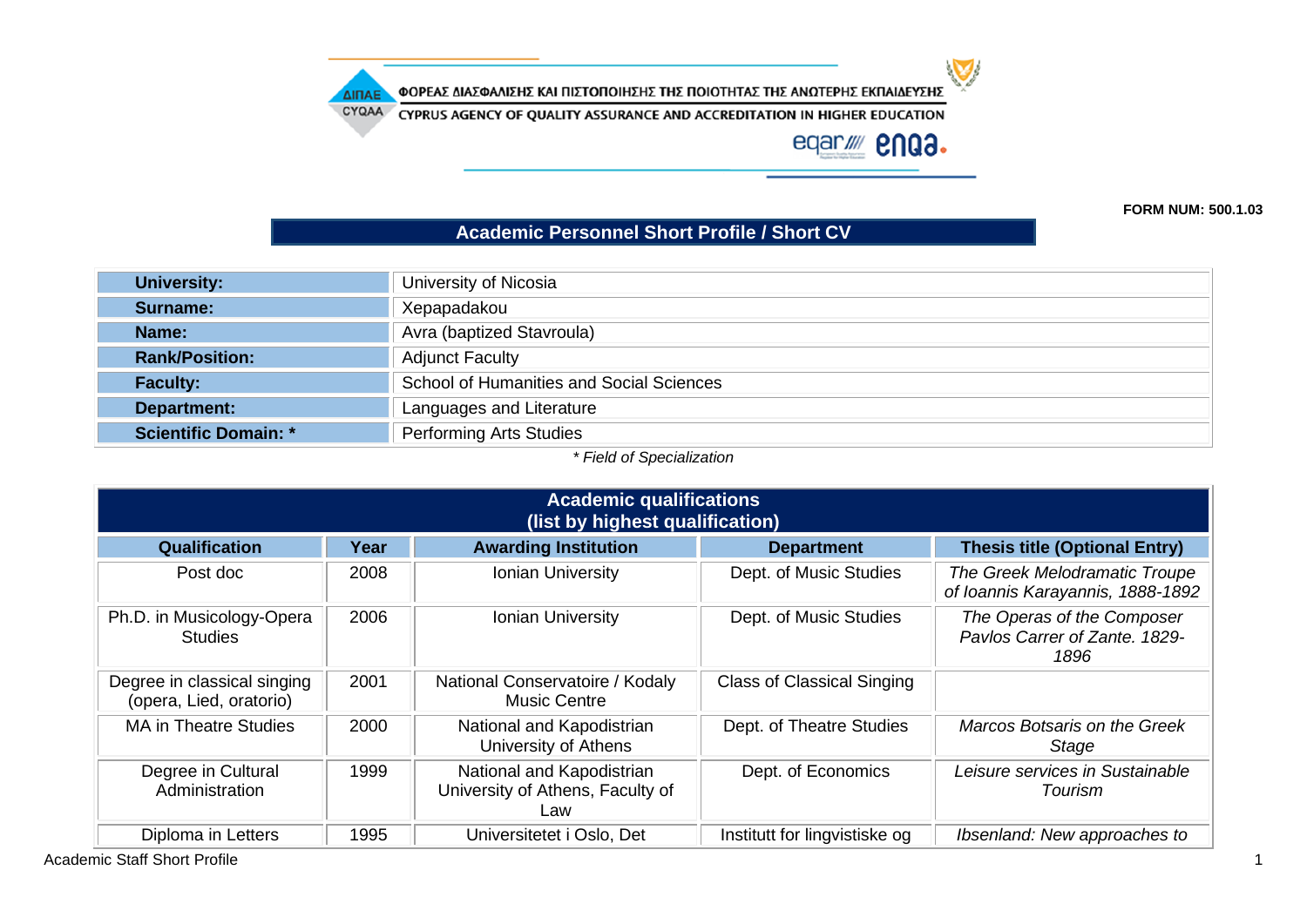

CYQAA CYPRUS AGENCY OF QUALITY ASSURANCE AND ACCREDITATION IN HIGHER EDUCATION

ΔΙΠΑΕ

|                              |      | humanistiske fakultet [University of<br>Oslo, Faculty of Philosophy] | nordiske studier [Institute of<br>Linguistics and<br>Scandinavian Studies | Henrik Ibsen |
|------------------------------|------|----------------------------------------------------------------------|---------------------------------------------------------------------------|--------------|
| <b>BA in Theatre Studies</b> | 1994 | National and Kapodistrian<br>University of Athens                    | Dept. of Theatre Studies                                                  | N/A          |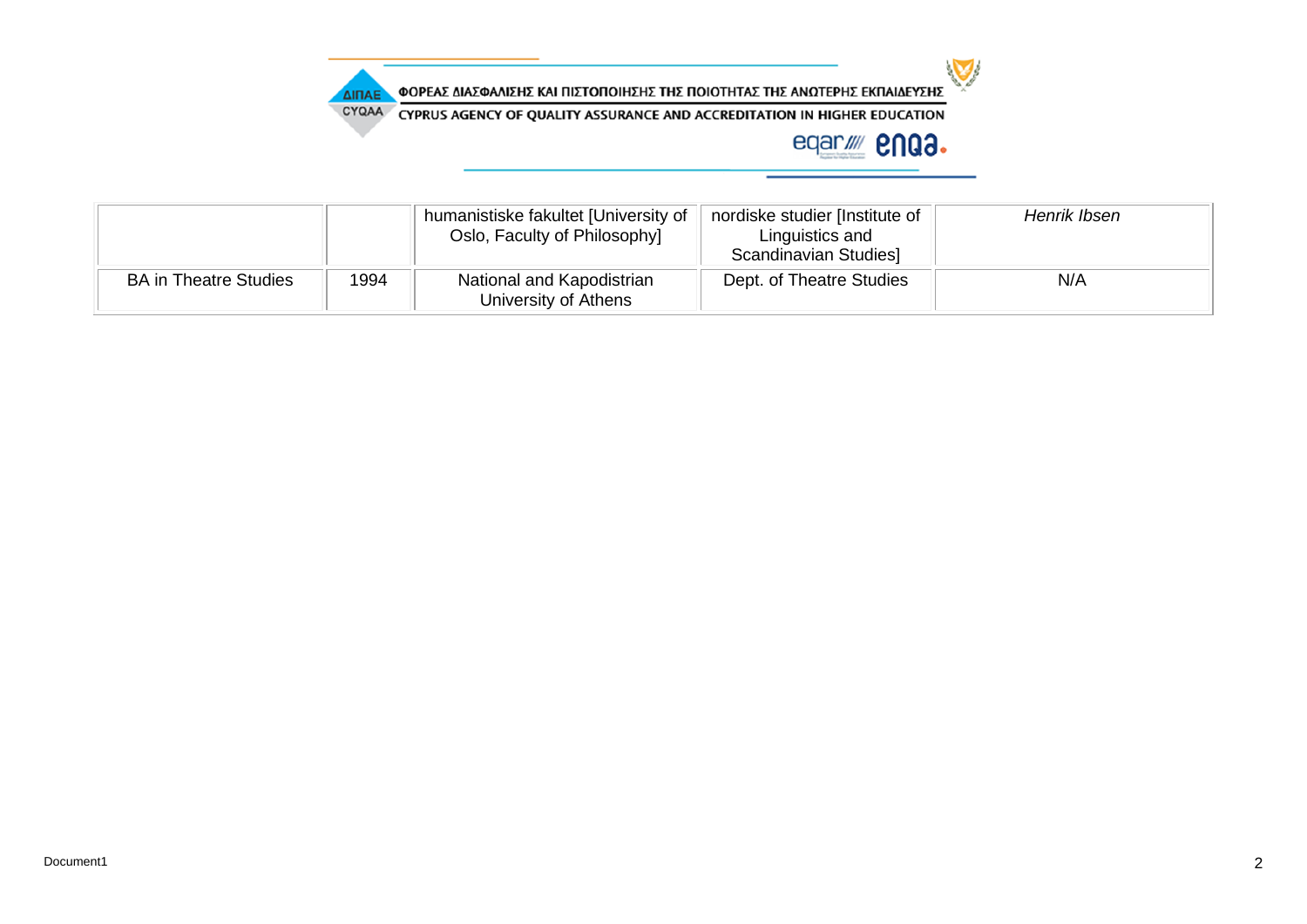ΦΟΡΕΑΣ ΔΙΑΣΦΑΛΙΣΗΣ ΚΑΙ ΠΙΣΤΟΠΟΙΗΣΗΣ ΤΗΣ ΠΟΙΟΤΗΤΑΣ ΤΗΣ ΑΝΩΤΕΡΗΣ ΕΚΠΑΙΔΕΥΣΗΣ ΔΙΠΑΕ

CYQAA CYPRUS AGENCY OF QUALITY ASSURANCE AND ACCREDITATION IN HIGHER EDUCATION



| Employment history in Academic Institutions/Research Centers – List by the three (3) most recent |           |                                                                                         |                   |                                                           |  |
|--------------------------------------------------------------------------------------------------|-----------|-----------------------------------------------------------------------------------------|-------------------|-----------------------------------------------------------|--|
| <b>Period of employment</b>                                                                      |           |                                                                                         | <b>Location</b>   | <b>Position</b>                                           |  |
| <b>From</b>                                                                                      | To        | <b>Employer</b>                                                                         |                   |                                                           |  |
| Sept 2018                                                                                        | Today     | University of Nicosia                                                                   | Nicosia, Cyprus   | Acting programme<br>coordinator and<br>research associate |  |
| Oct. 2018                                                                                        | Dec. 2018 | University of the Arts:<br>Sibelius Academy, MA<br>Programme in Opera<br><b>Studies</b> | Helsinki, Finland | Visiting professor                                        |  |
| 2009                                                                                             | 2016      | University of Crete, Dept. of<br>Philology, Division of Music<br>and Theatre Studies    | Rethymno, Greece  | <b>Faculty Member</b>                                     |  |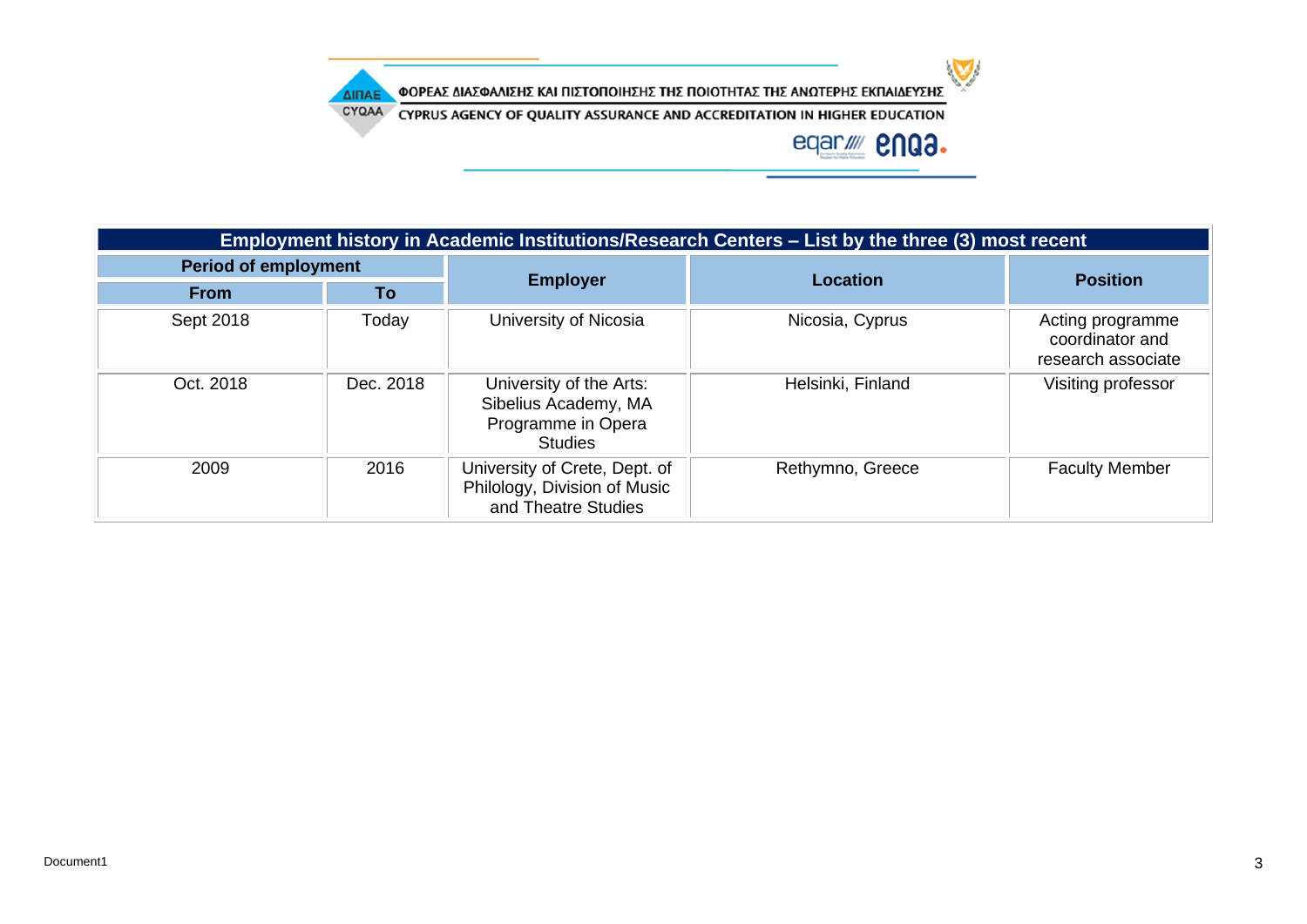ΦΟΡΕΑΣ ΔΙΑΣΦΑΛΙΣΗΣ ΚΑΙ ΠΙΣΤΟΠΟΙΗΣΗΣ ΤΗΣ ΠΟΙΟΤΗΤΑΣ ΤΗΣ ΑΝΩΤΕΡΗΣ ΕΚΠΑΙΔΕΥΣΗΣ ΔΙΠΑΕ

CYQAA CYPRUS AGENCY OF QUALITY ASSURANCE AND ACCREDITATION IN HIGHER EDUCATION

# eqar//// **2NQ3.**

| Key refereed journal papers, monographs, books, conference publications etc. List the five (5) more recent and other five (5)<br>selected - (max total 10) |      |                                                                                                                                                                               |                                                          |                                                                                                                                                                                  |      |              |
|------------------------------------------------------------------------------------------------------------------------------------------------------------|------|-------------------------------------------------------------------------------------------------------------------------------------------------------------------------------|----------------------------------------------------------|----------------------------------------------------------------------------------------------------------------------------------------------------------------------------------|------|--------------|
| <b>Ref. Number</b>                                                                                                                                         | Year | <b>Title</b>                                                                                                                                                                  | <b>Other authors</b>                                     | <b>Journal and</b><br><b>Publisher /</b><br><b>Conference</b>                                                                                                                    | Vol. | <b>Pages</b> |
| 1                                                                                                                                                          | 2021 | « L'archive théâtrale de la<br>Societas Raffaello Sanzio: un<br>pèlerinage dans la matière »                                                                                  | Papalexiou, Eleni & Avra<br>Xepapadakou & Valia<br>Vraka | Fabriques,<br>expériences et<br>archives du spectacle<br>vivant, Sophie Lucet,<br>Bénédicte Boisson &<br>Marion Denizot (eds),<br>Rennes: Presses<br>Universitaires de<br>Rennes |      | 501-512      |
| $\overline{2}$                                                                                                                                             | 2020 | "Salon Music in Nineteenth-<br>Century Greece"                                                                                                                                |                                                          | Musicology Today.<br>Journal of the<br>National University of<br><b>Music Bucharest</b>                                                                                          | 4    | 243-262      |
| 3                                                                                                                                                          | 2019 | "Western European Opera<br>and Operetta Companies<br>Touring in the South-Eastern<br>Europe and the<br>Mediterranean during the<br>Nineteenth and Early<br>Twentieth Century" | Reinhard Strohm (ed.)                                    | The Music Road:<br>Coherence and<br><b>Diversity in Music</b><br>from the<br>Mediterranean to<br>India, The British<br>Academy<br>Publications                                   |      | 316-331      |
| 4                                                                                                                                                          | 2019 | "Operetta in Greece"                                                                                                                                                          | Derek B. Scott & Anastasia<br>Belina-Johnson (eds)       | The Cambridge<br>Companion to<br>Operetta, Cambridge<br>University Press.                                                                                                        |      | 167-186      |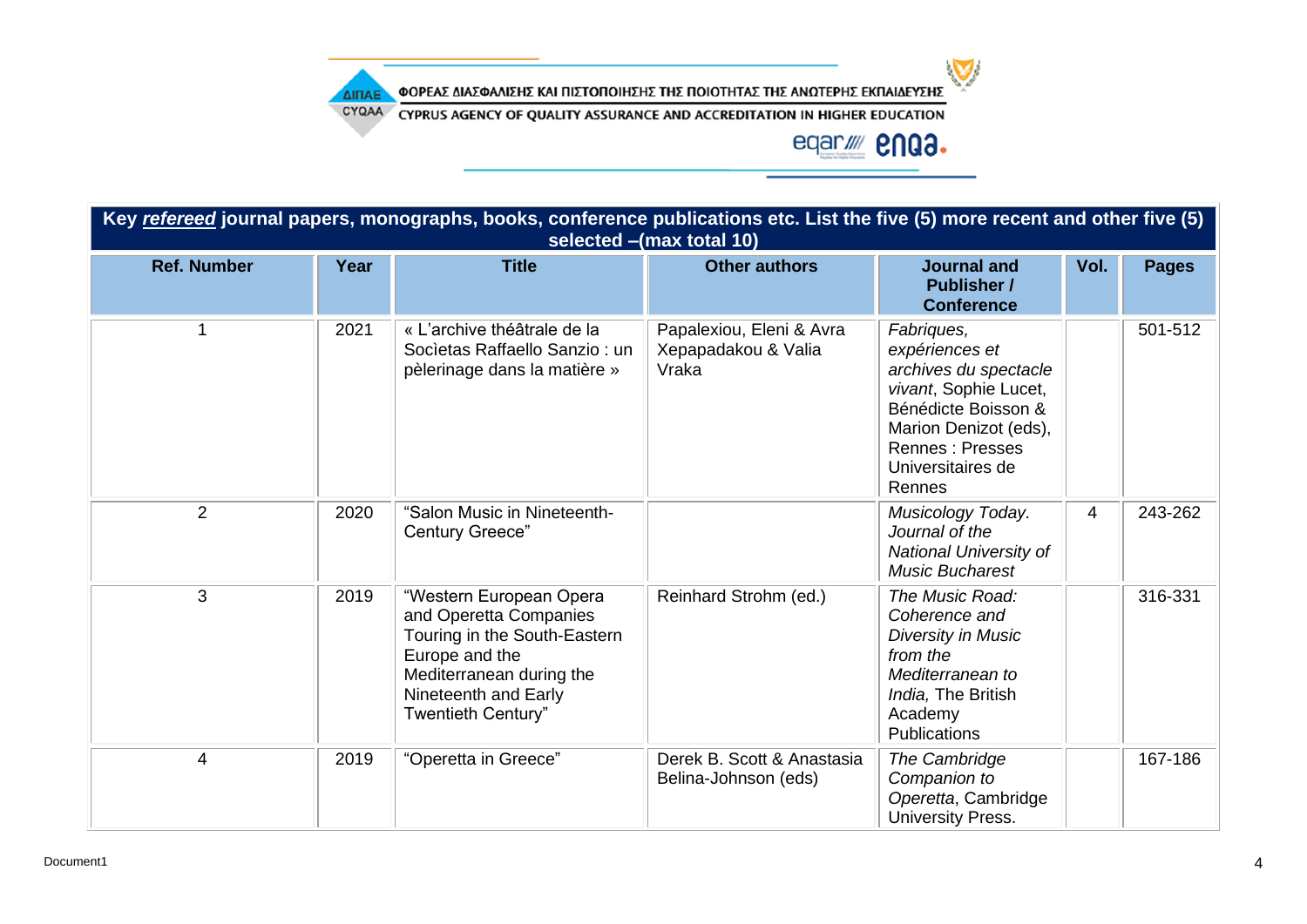

CYQAA CYPRUS AGENCY OF QUALITY ASSURANCE AND ACCREDITATION IN HIGHER EDUCATION

| 5              | 2018 | "Greek Opera"                                                                                     | Joep Leerssen (ed.)                                | Encyclopedia of<br>Romantic<br>Nationalism in<br>Europe, Amsterdam:<br>Amsterdam<br><b>University Press</b>          | $\overline{2}$ | 1030-<br>1032 |
|----------------|------|---------------------------------------------------------------------------------------------------|----------------------------------------------------|----------------------------------------------------------------------------------------------------------------------|----------------|---------------|
| 6              | 2018 | "Romanticism in Greek<br>Operatic Production of the<br>Nineteenth Century"                        |                                                    | Proceedings of the<br>10th International<br>Panionian<br>Conference                                                  | 5              | 143-154       |
| $\overline{7}$ | 2017 | Interspersed with musical<br>entertainment: Music in Greek<br>Salons of the Nineteenth<br>Century | Alexandros Charkiolakis<br>(co-authored monograph) | Athens: Hellenic<br><b>Music Centre</b>                                                                              |                |               |
| 8              | 2016 | "The First Steps. Ballet on the<br>Modern Greek Stage"                                            |                                                    | Science of Dance:<br>The Contribution of<br>Music and Dance to<br>the Evolution of<br><b>Modern Greek</b><br>Culture | 9              | 70-86         |
| 9              | 2014 | "Idolatry and Sacrilege:<br>Offenbach's Operetta in<br>Nineteenth-Century Athens"                 |                                                    | <b>Studies in Musical</b><br><b>Theatre</b>                                                                          | 8:2            | 129-141       |
| 10             | 2013 | Pavlos Carrer                                                                                     |                                                    | Athens: Fagotto<br><b>Books</b>                                                                                      |                |               |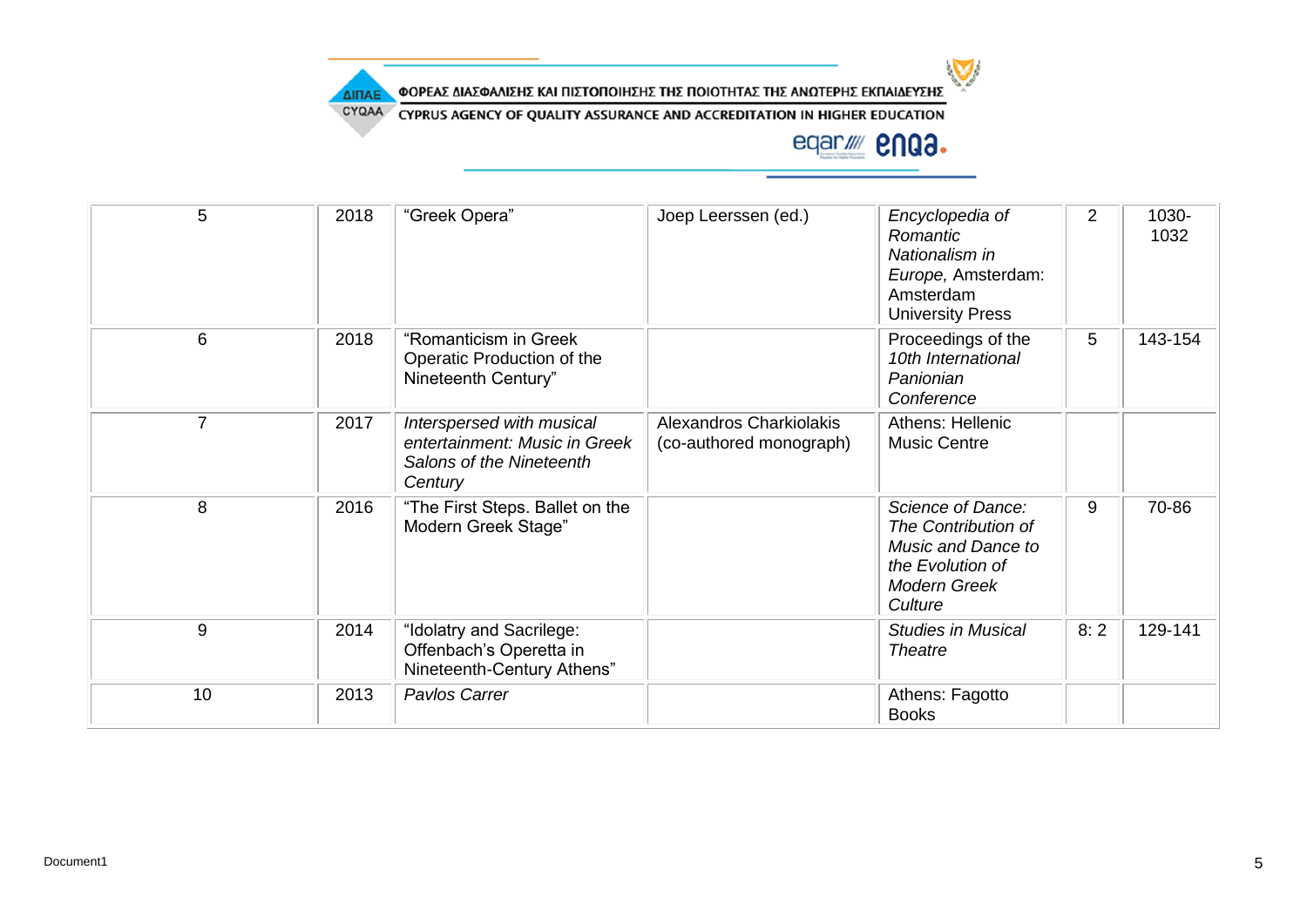

CYQAA CYPRUS AGENCY OF QUALITY ASSURANCE AND ACCREDITATION IN HIGHER EDUCATION

ΔΙΠΑΕ

# eqar//// **enga.**

| Exhibitions (where applicable). List the five (5) more recent and other five (5) selected.<br>(max total 10) |             |              |                              |           |                           |  |
|--------------------------------------------------------------------------------------------------------------|-------------|--------------|------------------------------|-----------|---------------------------|--|
| <b>Ref. Number</b>                                                                                           | <b>Date</b> | <b>Topic</b> | <b>International / Local</b> | Location* | <b>Role in Exhibition</b> |  |
|                                                                                                              |             |              |                              |           |                           |  |
| 2                                                                                                            |             |              |                              |           |                           |  |
| 3                                                                                                            |             |              |                              |           |                           |  |
| 4                                                                                                            |             |              |                              |           |                           |  |
| 5                                                                                                            |             |              |                              |           |                           |  |
| 6                                                                                                            |             |              |                              |           |                           |  |
| 7                                                                                                            |             |              |                              |           |                           |  |
| 8                                                                                                            |             |              |                              |           |                           |  |
| 9                                                                                                            |             |              |                              |           |                           |  |
|                                                                                                              |             |              |                              |           |                           |  |
| 10                                                                                                           |             |              |                              |           |                           |  |

\**Specify venue, geographic location etc*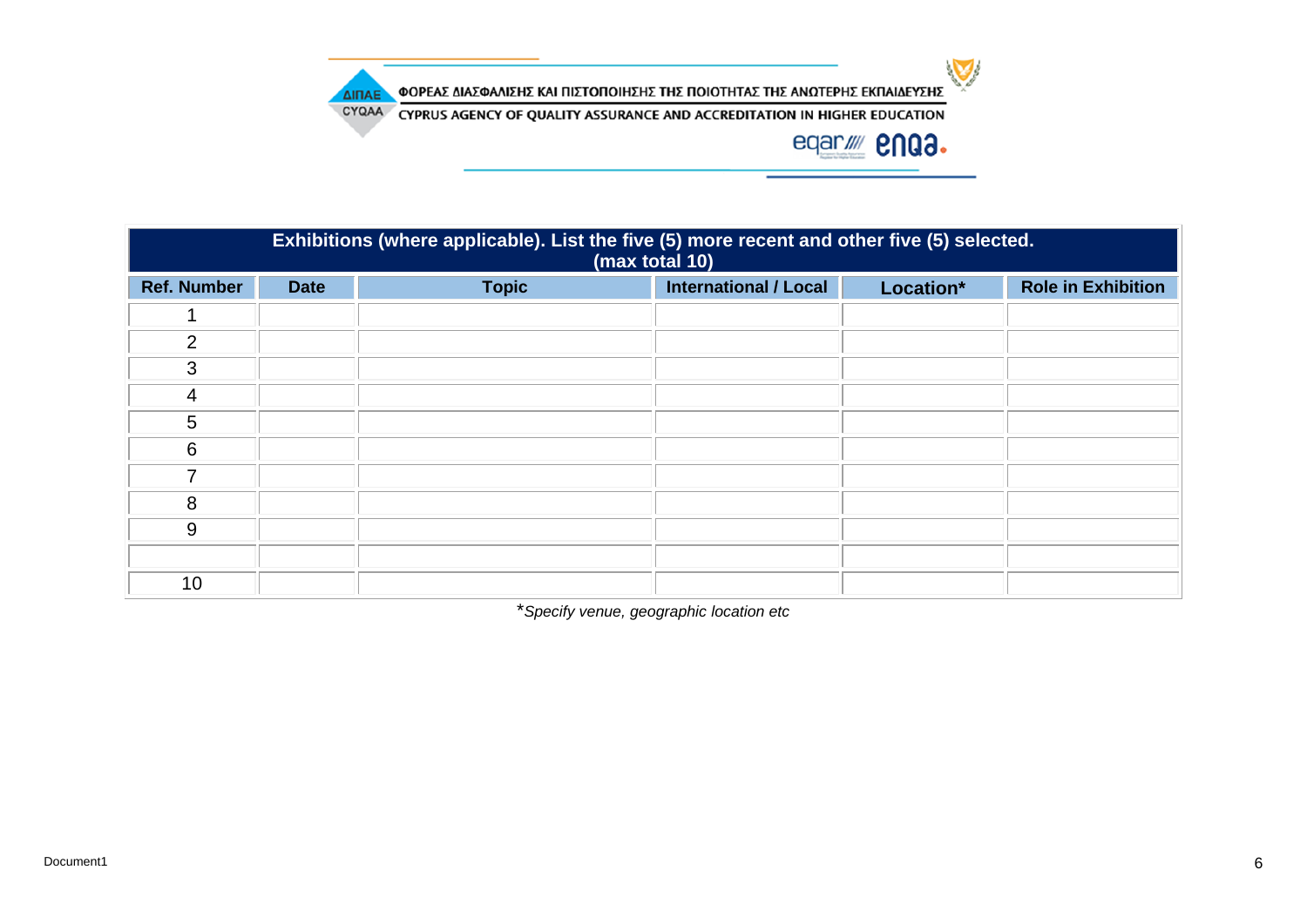ΦΟΡΕΑΣ ΔΙΑΣΦΑΛΙΣΗΣ ΚΑΙ ΠΙΣΤΟΠΟΙΗΣΗΣ ΤΗΣ ΠΟΙΟΤΗΤΑΣ ΤΗΣ ΑΝΩΤΕΡΗΣ ΕΚΠΑΙΔΕΥΣΗΣ ΔΙΠΑΕ

CYQAA CYPRUS AGENCY OF QUALITY ASSURANCE AND ACCREDITATION IN HIGHER EDUCATION



|                    | Research Projects. List the five (5) more recent and other five (5) selected<br>(max total 10) |                                                                                                                                                                                |                                                                                |                        |  |  |  |
|--------------------|------------------------------------------------------------------------------------------------|--------------------------------------------------------------------------------------------------------------------------------------------------------------------------------|--------------------------------------------------------------------------------|------------------------|--|--|--|
| <b>Ref. Number</b> | <b>Date</b>                                                                                    | <b>Title</b>                                                                                                                                                                   | <b>Funded by</b>                                                               | <b>Project Role*</b>   |  |  |  |
|                    | 2020-2023                                                                                      | Genesis: Genetic Research & Digital<br>Visualization in the Performing Arts                                                                                                    | <b>Hellenic Foundation for</b><br>Research and<br>Innovation [ELIDEK]          | Main researcher        |  |  |  |
| 2                  | 2018-2021                                                                                      | ARGOS - Actes de Création et<br>Dynamiques de Collaborations<br>Croisées - Arts de la Scène [Creative<br>actions and crossroads of dynamic<br>collaboration - Performing Arts] | <b>EU: Creative Europe</b><br><b>Cooperation Projects-</b><br>Culture          | Main researcher        |  |  |  |
| 3                  | 2018-2021                                                                                      | <b>CREARCH - CReative European</b><br>ARCHives as innovative cultural hubs                                                                                                     | <b>EU: Creative Europe</b><br><b>Cooperation Projects-</b><br>Culture          | Main researcher        |  |  |  |
| 4                  | 2017                                                                                           | Western European opera and<br>operetta companies touring in the<br>south-eastern Europe and the Orient<br>during the nineteenth and early<br>twentieth centuries               | <b>Musikwissenschaftliches</b><br>Institut, Universität<br>Zürich, Switzerland | Principal investigator |  |  |  |
| 5                  | 2013-2015                                                                                      | <b>ARCH - Archival Research and</b><br><b>Cultural Heritage. The Theatre</b><br>Archive of Societas Raffaello Sanzio                                                           | <b>European Social Fund</b><br>(ESF), Action 'Aristeia II'                     | Project coordinator    |  |  |  |
| 6                  | 2011-2015                                                                                      | Chryssalis: Cultural Transfer and<br>'National Character' in Nineteenth-<br><b>Century Greek Periodicals</b>                                                                   | <b>European Social Fund</b><br>(ESF), Action 'Thales'                          | Main researcher        |  |  |  |
| $\overline{7}$     | 2015                                                                                           | Voices, Musics, and Echoes of<br><b>Expatriate Greeks in the</b>                                                                                                               | The Tsakopoulos<br><b>Hellenic Collection / The</b>                            | Principal investigator |  |  |  |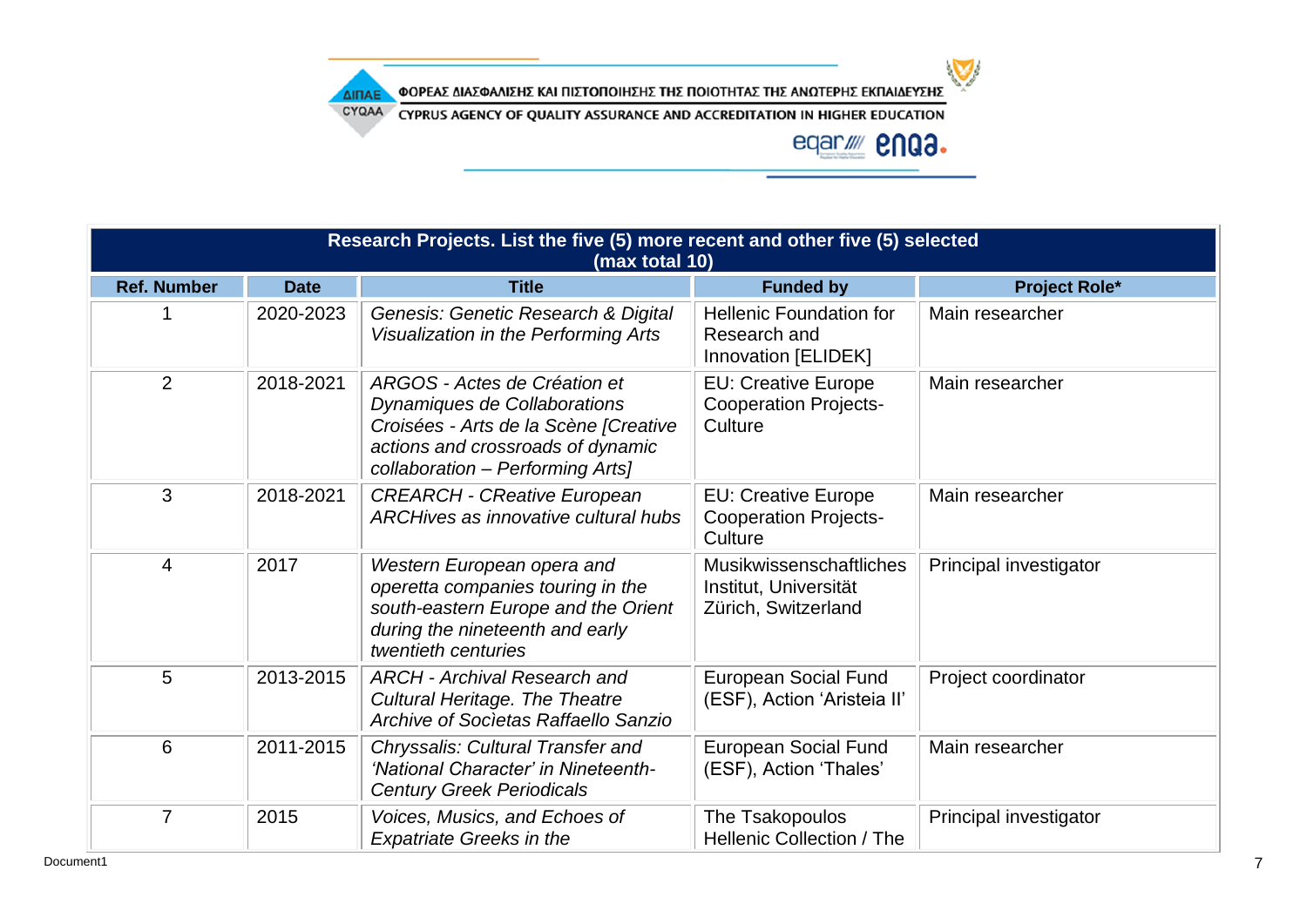

CYQAA CYPRUS AGENCY OF QUALITY ASSURANCE AND ACCREDITATION IN HIGHER EDUCATION

# eqar//// **enga.**

|    |           | <b>Demakopoulos Collection</b>                                                                                                          | Elios Society, CA,<br>U.S.A.                                                                                                  |                        |
|----|-----------|-----------------------------------------------------------------------------------------------------------------------------------------|-------------------------------------------------------------------------------------------------------------------------------|------------------------|
| 8  | 2012-2013 | Archivio: The Theatre Archive of the<br>Societas Raffaello Sanzio                                                                       | Special Account for<br>Research of the<br>University of Crete                                                                 | Principal investigator |
| 9  | 2011-2013 | Research at the Institut de<br>Rythmique Jaques-Dalcroze & the<br>C.A.R.M.E.N. Archive of the Opera<br>La Monnaie / De Munt, Bruxelles  | Special Account for<br>Research of the<br>University of Crete                                                                 | Principal investigator |
| 10 | 2008-2009 | Domestic and Salon music in the first<br>half of 19th Century in Bucharest,<br>Belgrade/Novi Sad, Athens / Corfu,<br>Prague and Vienna, | Universität für Musik<br>und darstellende Kunst.<br>Institut für Analyse,<br><b>Theorie und Geschichte</b><br>der Musik, Wien | Project coordinator    |

*\*Project Role: i.e. Scientific/Project Coordinator, Research Team Member, Researcher, Assistant Researcher, other*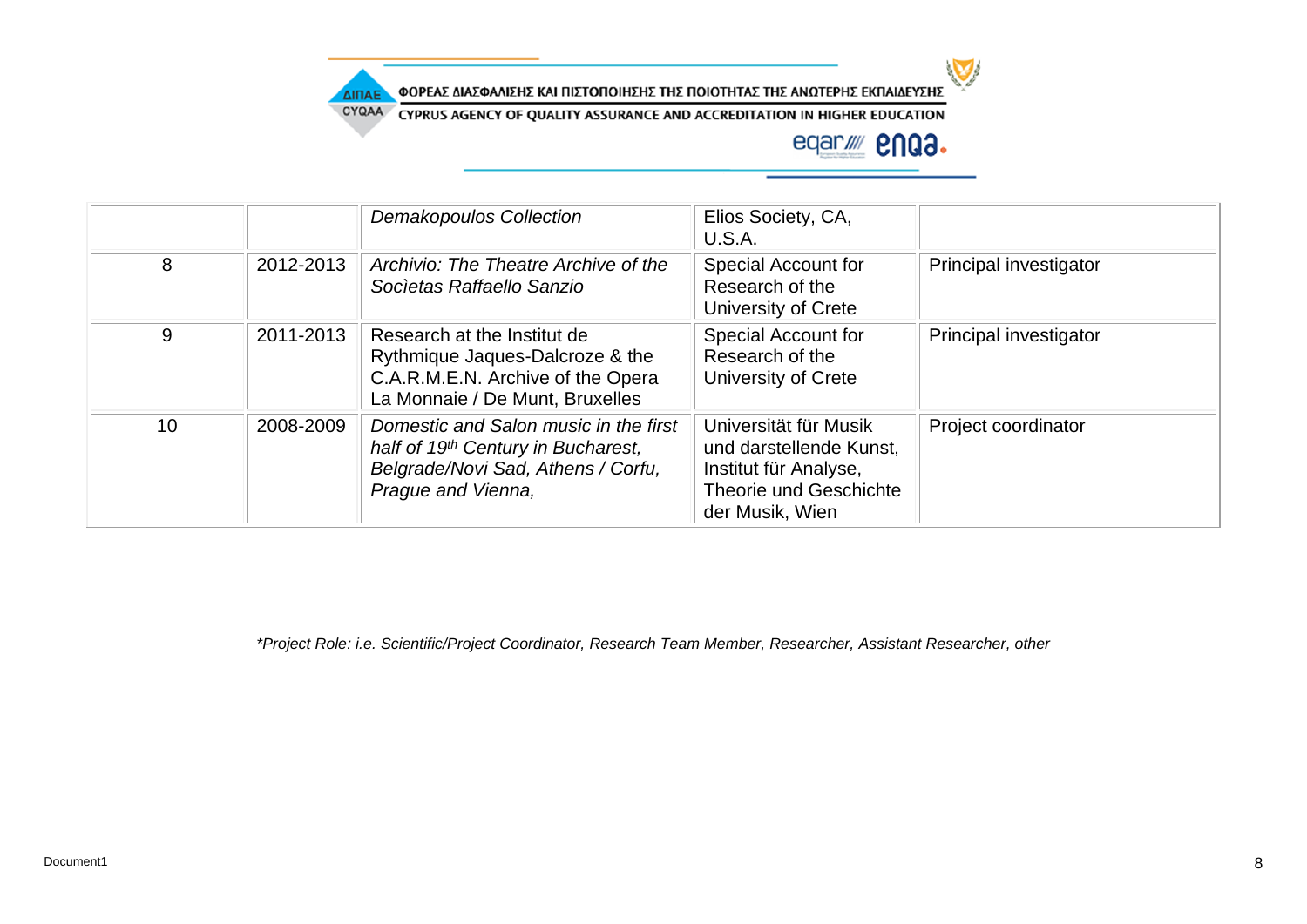ΦΟΡΕΑΣ ΔΙΑΣΦΑΛΙΣΗΣ ΚΑΙ ΠΙΣΤΟΠΟΙΗΣΗΣ ΤΗΣ ΠΟΙΟΤΗΤΑΣ ΤΗΣ ΑΝΩΤΕΡΗΣ ΕΚΠΑΙΔΕΥΣΗΣ ΔΙΠΑΕ

CYQAA CYPRUS AGENCY OF QUALITY ASSURANCE AND ACCREDITATION IN HIGHER EDUCATION

| Academic Consulting Services and/or Participation in Councils / Boards/ Editorial Committees.<br>List the five (5) more recent |               |                                                                                                                                                                                                                       |                                                                                      |                                                                                                                                                                                                                               |  |
|--------------------------------------------------------------------------------------------------------------------------------|---------------|-----------------------------------------------------------------------------------------------------------------------------------------------------------------------------------------------------------------------|--------------------------------------------------------------------------------------|-------------------------------------------------------------------------------------------------------------------------------------------------------------------------------------------------------------------------------|--|
| <b>Ref. Number</b>                                                                                                             | <b>Period</b> | <b>Organization</b>                                                                                                                                                                                                   | <b>Title of Position or Service</b>                                                  | <b>Key Activities</b>                                                                                                                                                                                                         |  |
|                                                                                                                                | 2020-2022     | <b>ESETEK-</b><br>Greek<br><b>National</b><br>Council of<br>Research,<br>Technology<br>and<br>Innovation,<br>Sectorial<br><b>Scientific</b><br>Council of<br>Tourism,<br>Culture and<br>Creative<br><b>Industries</b> | Member of the Sectorial<br>Council                                                   | The National Council for<br>Research and Innovation (NCRI)<br>is the supreme advisory body of<br>the State for the formulation and<br>implementation of the national<br>policy for Research, Technology<br>and Innovation.    |  |
| $\overline{2}$                                                                                                                 | 2019-2022     | MGG-Die<br>Musik in<br>Geschichte<br>und<br>Gegenwart                                                                                                                                                                 | Member of the academic<br>advisory board                                             | MGG is the most internationally<br>renowned general encyclopedia<br>of music. It offers in-depth<br>articles on every aspect of music<br>as well as many related areas<br>such as literature, philosophy,<br>and visual arts. |  |
| 3                                                                                                                              | Oct. 2016     | University of<br>Oxford,<br><b>Balzan</b><br>Musicology                                                                                                                                                               | Convernor of the session<br>"Greece: A Cultural Crossroads<br>between East and West" | Invitation of participants,<br>selection of paper proposal,<br>coordination of session,<br>presentation of key-results                                                                                                        |  |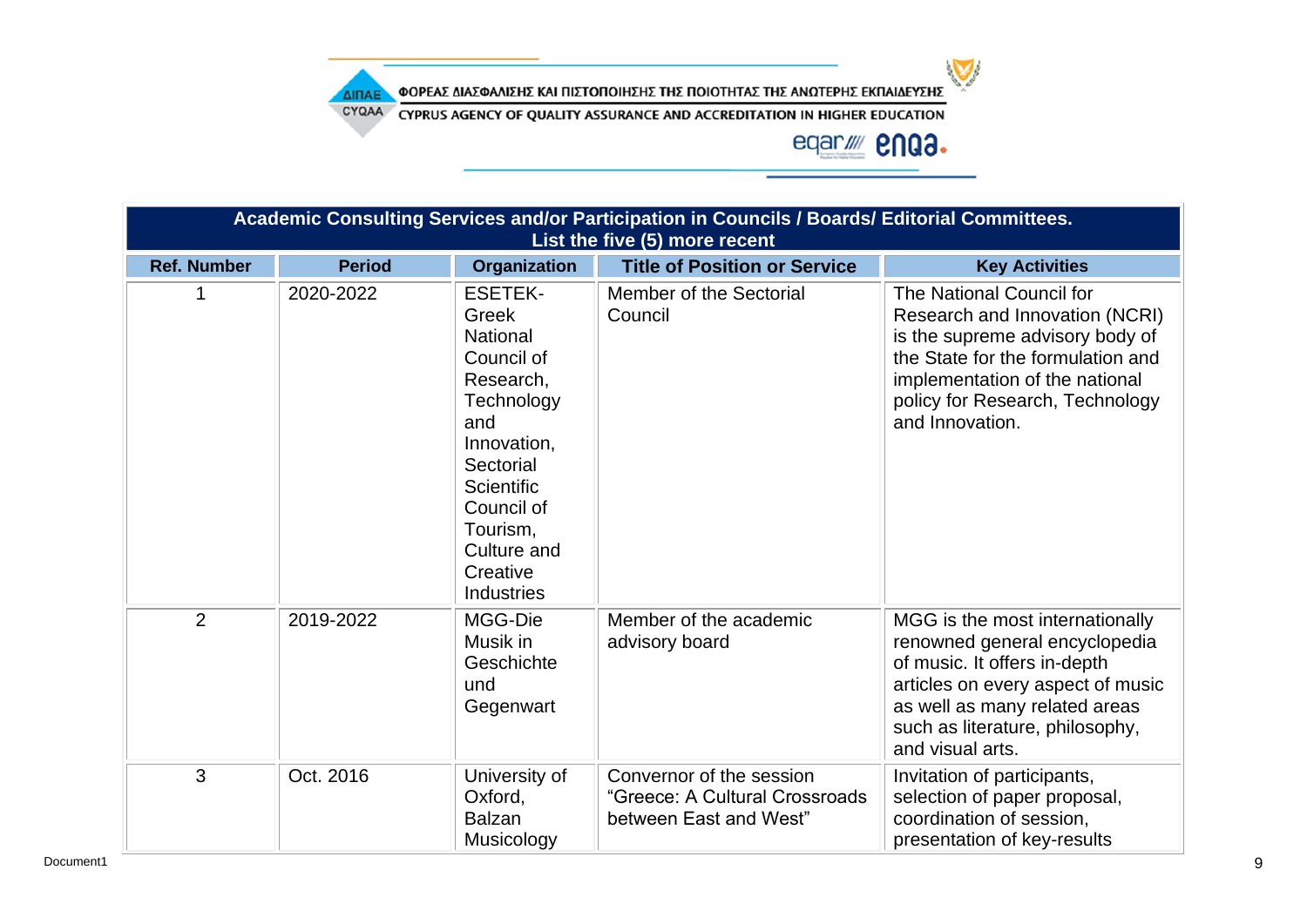

CYQAA CYPRUS AGENCY OF QUALITY ASSURANCE AND ACCREDITATION IN HIGHER EDUCATION

ΔΙΠΑΕ

### eqar//// **2NQ3.**

|                |                           | Workshop<br><b>Bridging</b><br><b>Musical</b><br>Cultures? The<br>Eastern<br>Mediterranean<br>and Western<br><b>Asian Regions</b><br>in the History<br>of Music |                                                                                                                                                                |                                                                                                                 |
|----------------|---------------------------|-----------------------------------------------------------------------------------------------------------------------------------------------------------------|----------------------------------------------------------------------------------------------------------------------------------------------------------------|-----------------------------------------------------------------------------------------------------------------|
| $\overline{4}$ | 2012-2013 &<br>2015-2016. | <b>Hellenic State</b><br>Scholarship's<br>Foundation<br>[I.K.Y.]                                                                                                | Member of the evaluation<br>committee for the postgraduate<br>scholarships in the fields of<br>Theatre Studies, History of<br><b>Theatre, Cultural Studies</b> | Evaluation of proposals, selection<br>of successful candidates                                                  |
| 5              | 2014-2015                 | <b>Hellenic</b><br>Institute of<br>Educational<br>Policy                                                                                                        | Academic coordinator of the<br>evaluation committee of the<br>curricula of the Greek Art<br>Lyceums                                                            | Evaluation of curricula,<br>coordination of scholarly team,<br>compilation and submission of<br>final curricula |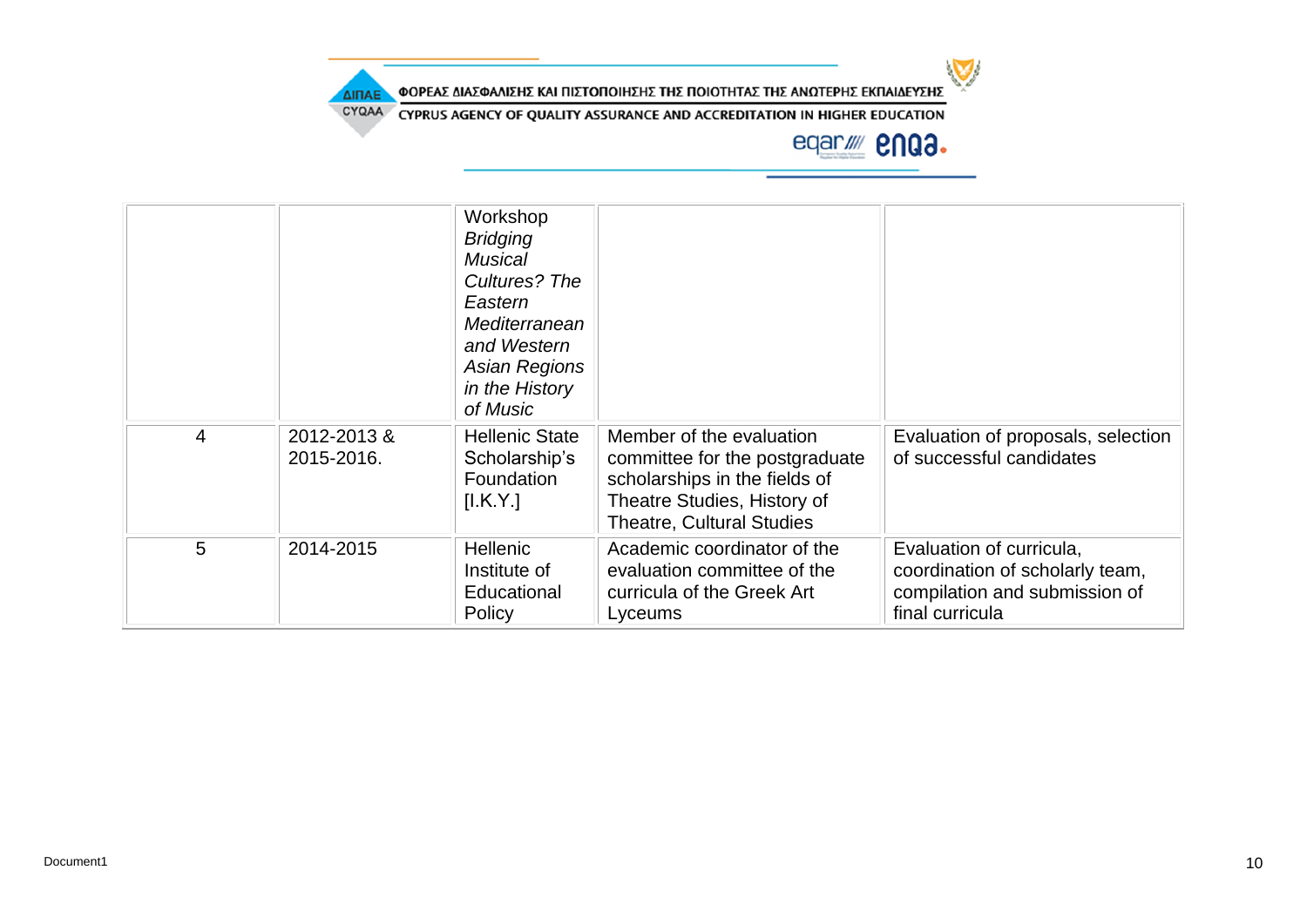ΦΟΡΕΑΣ ΔΙΑΣΦΑΛΙΣΗΣ ΚΑΙ ΠΙΣΤΟΠΟΙΗΣΗΣ ΤΗΣ ΠΟΙΟΤΗΤΑΣ ΤΗΣ ΑΝΩΤΕΡΗΣ ΕΚΠΑΙΔΕΥΣΗΣ

CYQAA CYPRUS AGENCY OF QUALITY ASSURANCE AND ACCREDITATION IN HIGHER EDUCATION

ΔΙΠΑΕ

eqar//// **enga.** 

| Awards / International Recognition (where applicable). List the five (5) more recent and other five (5) selected.<br>(max total 10) |                     |                                                                                                                                                                                                                                                                                                                |                                                                                                                           |  |  |  |
|-------------------------------------------------------------------------------------------------------------------------------------|---------------------|----------------------------------------------------------------------------------------------------------------------------------------------------------------------------------------------------------------------------------------------------------------------------------------------------------------|---------------------------------------------------------------------------------------------------------------------------|--|--|--|
| Ref.<br><b>Number</b>                                                                                                               | <b>Date</b>         | <b>Title</b>                                                                                                                                                                                                                                                                                                   | <b>Awarded by:</b>                                                                                                        |  |  |  |
|                                                                                                                                     | 2017                | Scholarship for research at the Institut für<br>Musikwissenschaft, Universität Zürich                                                                                                                                                                                                                          | The International Balzan Musicology Visitorship,<br>Towards a global history of music                                     |  |  |  |
| 2                                                                                                                                   | Nov. 2016           | First prize for the best Greek book in the field of<br>Musicology 2016: Pavlos Carrer by Avra<br>Xepapadakou (Athens: Fagottobooks, 2013)                                                                                                                                                                      | The Union of Greek Critics for Drama and Music                                                                            |  |  |  |
| 3                                                                                                                                   | 2016                | Research Grant for participation with a paper in<br>the International Workshop Bridging Musical<br>Cultures? The Eastern Mediterranean and<br>Western Asian Regions in the History of Music,<br>University of Oxford, Oxford                                                                                   | The International Balzan Prize Foundation &<br>University of Oxford                                                       |  |  |  |
| 4                                                                                                                                   | Oct. 2016           | Research Grant for participation with a paper in<br>the 18 <sup>th</sup> International ICARUS Meeting,<br>International Centre for Archival Research,<br><b>Budapest</b>                                                                                                                                       | <b>ICARUS: International Centre for Archival Research</b>                                                                 |  |  |  |
| 5                                                                                                                                   | Aug. 2015           | Declaration of the archive of Societas Raffaello<br>Sanzio of major historical interest and importance<br>and distinction of the documentation work by the<br>ARCH - Archival Research and Cultural Heritage<br>research team which worked under the<br>coordination of Eleni Papalexiou & Avra<br>Xepapadakou | Ministero dei beni e delle attività culturali e del<br>turismo, Soprintendenza Archivista dell'Emilia-<br>Romagna, Italia |  |  |  |
| 6                                                                                                                                   | March-April<br>2015 | Library Research Fellowship Program Fellowship<br>for scholarly research                                                                                                                                                                                                                                       | The Tsakopoulos Hellenic Collection Library<br>Research Fellowship Program / California State<br>University-Sacramento    |  |  |  |
| $\overline{7}$                                                                                                                      | 2007-2008           | Scholarship for the postdoctoral research The                                                                                                                                                                                                                                                                  | Greek State Scholarships Foundation [I.K.Y.]                                                                              |  |  |  |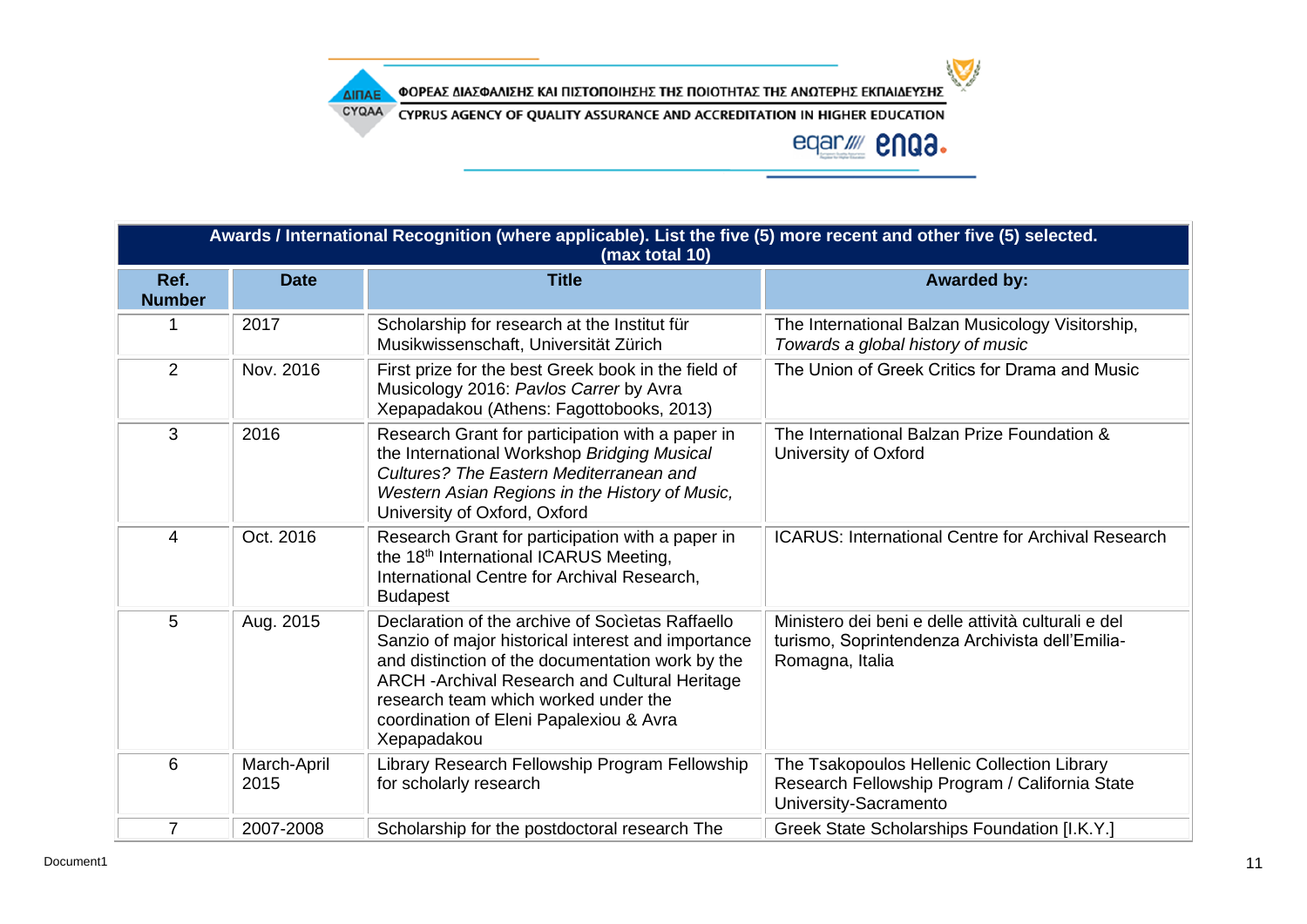

CYQAA CYPRUS AGENCY OF QUALITY ASSURANCE AND ACCREDITATION IN HIGHER EDUCATION

ΔΙΠΑΕ

|    |           | Greek Melodramatic Troupe of Ioannis<br>Karayannis, 1888-1892     |                                                                                                                                                                                    |
|----|-----------|-------------------------------------------------------------------|------------------------------------------------------------------------------------------------------------------------------------------------------------------------------------|
|    | 2005-2006 | Award as successful mentor                                        | Athens Chamber of Commerce and Industry,<br>Research Centre for Gender Equality: 'Implement' -<br>An Integrated Mentoring Plan for the Local Effective<br>Management of Employment |
|    | 1996-1997 | Scholarship for Ph.D. studies                                     | Greek State Scholarships Foundation [I.K.Y.]                                                                                                                                       |
| 10 | 1995      | Scholarship for postgraduate studies at the<br>University of Oslo | Norwegian State Educational Grants                                                                                                                                                 |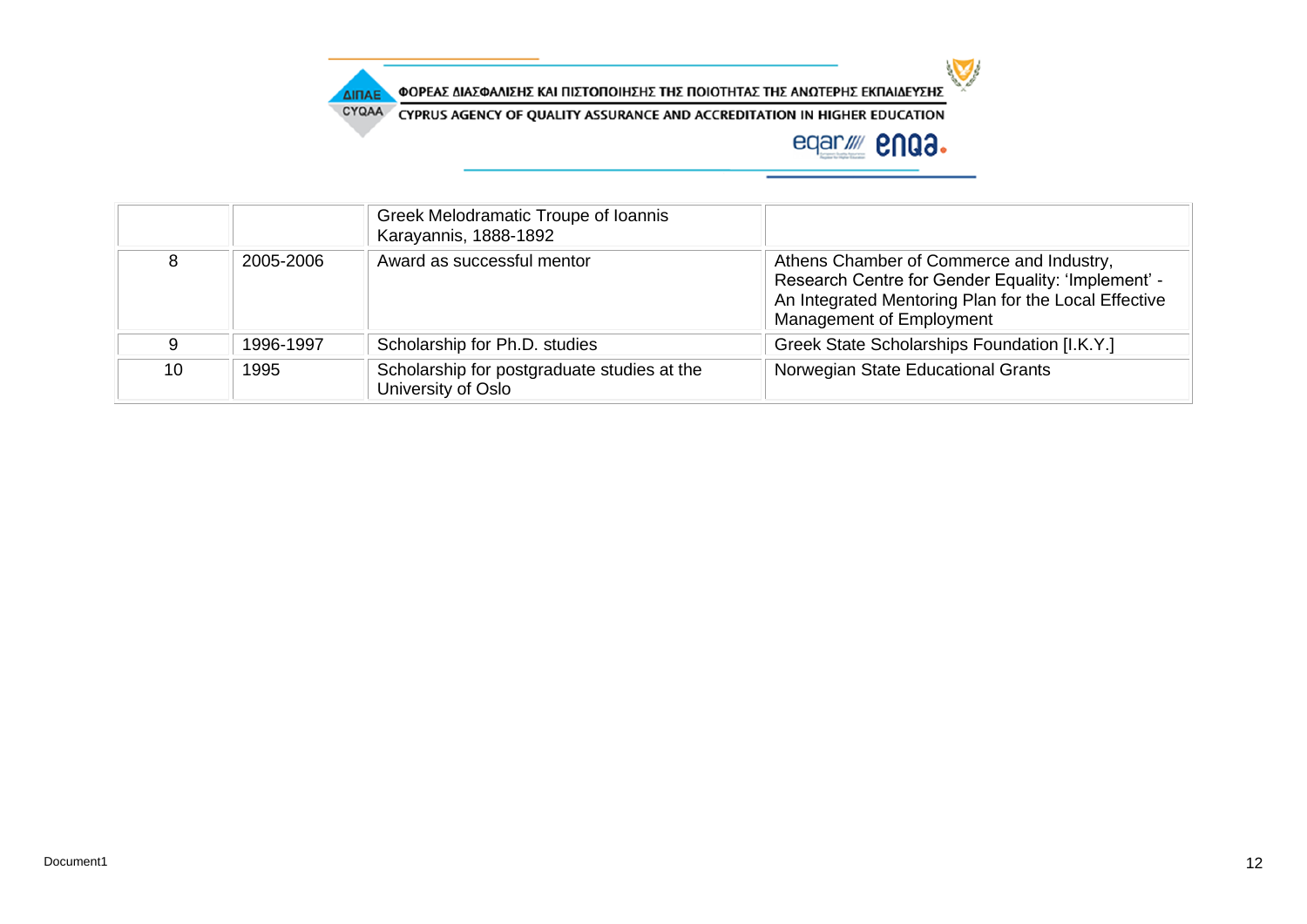ΦΟΡΕΑΣ ΔΙΑΣΦΑΛΙΣΗΣ ΚΑΙ ΠΙΣΤΟΠΟΙΗΣΗΣ ΤΗΣ ΠΟΙΟΤΗΤΑΣ ΤΗΣ ΑΝΩΤΕΡΗΣ ΕΚΠΑΙΔΕΥΣΗΣ ΔΙΠΑΕ

CYQAA CYPRUS AGENCY OF QUALITY ASSURANCE AND ACCREDITATION IN HIGHER EDUCATION

### eqar//// **2NQ3.**

| Other Achievements. List the five (5) more recent and other five (5) selected.<br>(max total 10) |             |                                                                                                                                                                                             |                                                                                                                                           |  |  |  |
|--------------------------------------------------------------------------------------------------|-------------|---------------------------------------------------------------------------------------------------------------------------------------------------------------------------------------------|-------------------------------------------------------------------------------------------------------------------------------------------|--|--|--|
| Ref.<br><b>Number</b>                                                                            | <b>Date</b> | <b>Title</b>                                                                                                                                                                                | <b>Key Activities:</b>                                                                                                                    |  |  |  |
|                                                                                                  | 2012-2021   | Documentation advisor and curator of the<br>Archive of Romeo Castellucci & the Societas<br>Raffaello Sanzio, Cesena, Italy                                                                  | Documentation, digitization, curation and<br>management of the archive.                                                                   |  |  |  |
| $\overline{2}$                                                                                   | 06.06.2018  | "Towards the Institutionalization of Musical Life in<br>Nineteenth-Century Greece and Southeastern<br>Europe", U24T Fifth Sibelius Academy<br>Symposium on Music History, Helsinki, Finland | Keynote speech                                                                                                                            |  |  |  |
| 3                                                                                                | 25.04.2018  | "Opera and Music Theatre in Greece. Social and<br><b>Cultural Dimensions", Lecture at Panteion</b><br>University, Dept. of Social Anthropology, Athens                                      | Invited lecture                                                                                                                           |  |  |  |
| 4                                                                                                | 25.03.2018  | "The Birth of Drama". Lecture in the frame of the<br>workshop Stanford Classics in Greece,<br>addressed to students of the Classics Dept. of<br><b>Stanford University</b>                  | Invited lecture                                                                                                                           |  |  |  |
| 5                                                                                                | 22.11.2017  | "Romeo Castellucci-Societas Raffaello Sanzio".<br>Seminar-lecture and open discussion with the<br>audience. Cyprus Theatre Organization (THOC)-<br>Project Dubitanda, Nicosia, Cyprus       | Invited lecture, co-presented with Eleni Papalexiou                                                                                       |  |  |  |
| 6                                                                                                | 2009-2016   | Supervision of 16 MA Theses                                                                                                                                                                 | Supervision and/or co-supervision of 16 MA theses at<br>the University of Crete, University of Athens and<br><b>Harokopion University</b> |  |  |  |
| $\overline{7}$                                                                                   | 2008-2014   | Harokopion University, Athens, MA Programme<br>"Education and Culture": Affiliated Lecturer.                                                                                                | Teaching of MA course "Performing Arts" and<br>supervision of MA theses                                                                   |  |  |  |
| 8                                                                                                | 2013        | Ministry of Education and Religious Affairs,<br>Culture and Sports, National Organization for the<br>Certification of Qualifications and Vocational                                         | Accreditation and ability of professional traineeship<br>after examination and evaluation                                                 |  |  |  |